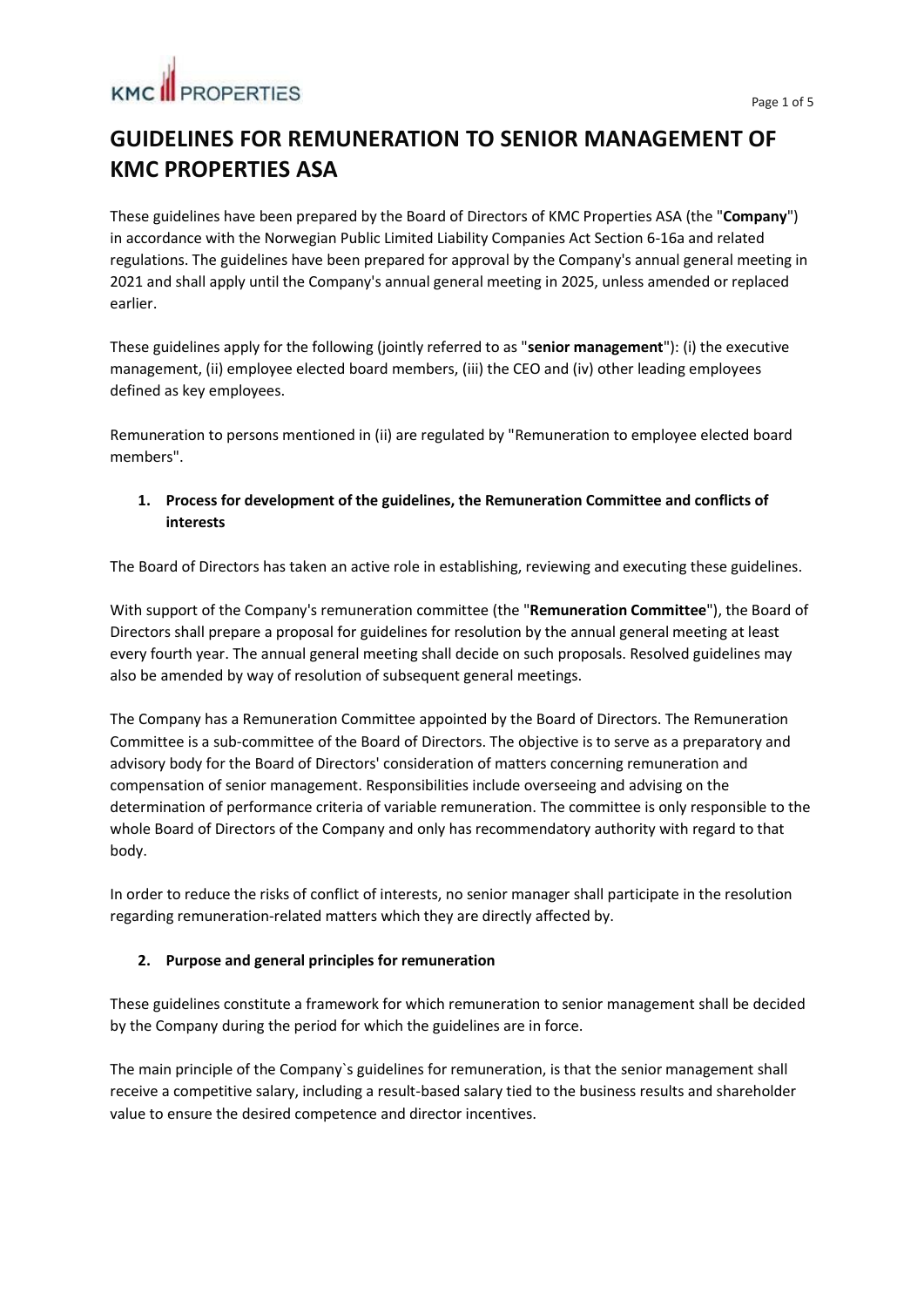Remuneration is an important instrument in order to harmonize the interests of the Company and its senior management. The Company's remuneration principles are designed to ensure that the Company is able to attract and keep qualified senior management, without being a wage leader in the relevant business sector, and without the variable wage element constituting such a large proportion of the total wage compensation that it can give unfortunate incentives and short-termism.

Remuneration and employment conditions for employees of the Company have been taken into account in the preparation of these guidelines by including information on employees' total income, forms of remuneration and other salary components in the Board of Directors' basis for decision when evaluating whether the Company's remuneration practices, and guidelines and limitations set out herein are adequate and reasonable.

The remuneration shall generally stimulate to goal achievements and good risk management, counteract excessive risk-taking, and contribute to avoid conflict of interests. The remuneration shall be in line with the Company`s long term interests and economic financial sustainability. In general, the remuneration shall be equal for male and female employees for equal work or work of equal value. The Company conducts annual reviews of the practice of the remuneration principles, and the Company`s written report (the "**Remuneration Report**") is reviewed by independent control functions.

#### **3. Elements of remuneration**

Remuneration includes all benefits a person receives by virtue of his/her position as a leading person in the Company. This includes:

- 1. base salary,
- 2. bonuses,
- 3. allotment of shares, warrants, options and other forms of remuneration related to shares or the development of the share price in the company,
- 4. pension schemes, early retirement schemes, and
- 5. all forms of other variable elements in the remuneration, or special benefits that are in addition to the basic salary.

#### *Principles for fixed salary*

Fixed cash salary allows the Company to attract and recruit senior management that are necessary for the long-term profitability and sustainability of the Company.

It is the Company's policy that base salaries shall reflect the individual's position and degree of responsibility. The size of the fixed cash salary shall be in line with market conditions, be competitive with comparable businesses within the industry, and shall take into account inter alia the scope and responsibility associated with the position, as well as the skills, experience, and performance of each director. The fixed cash salaries have no maximum levels.

For senior management, the base salary constitutes the most significant part of the remuneration.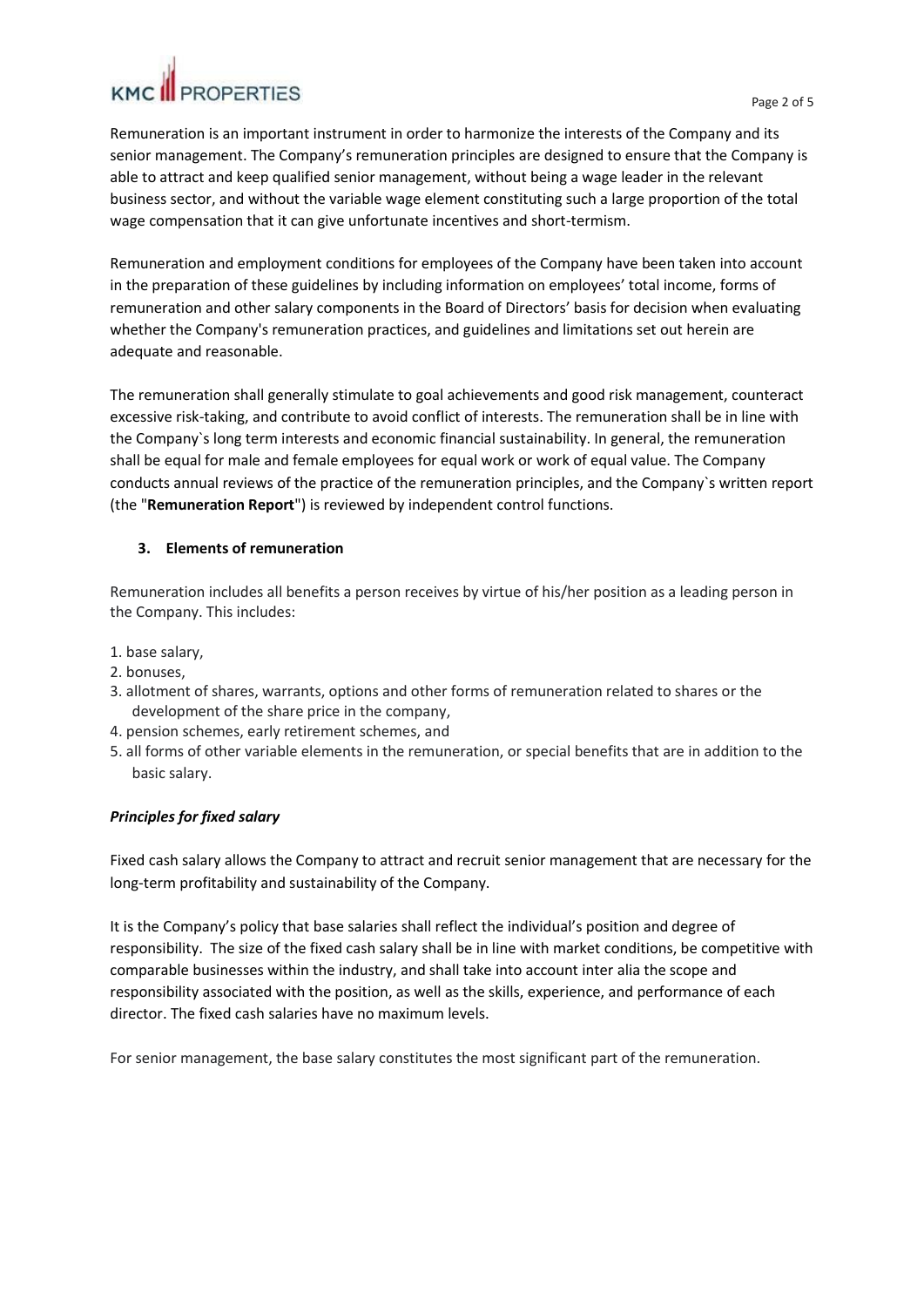#### *Principles for variable cash salary*

Variable cash salary (i.e. cash bonuses) shall be based on a set of predetermined and measurable performance criteria that reflect the key drivers for pursuing the Company's business strategy, long-term interests, and sustainable business practices.

The remuneration of the senior management shall from 1 January 2021 consist of fixed salary and a variable compensation based on adjusted annual EBITDA, annual finance cost, the annual income growth, the share price, and annual operational KPIs, including ESG (Environmental, Social and corporate Governance) KPI's, determined by the board per year. The level of goal achievement shall be set on a discretionary basis.

The variable compensation of the CEO and Head of Finance shall be limited upwards to 75% of the fixed salary.

The variable compensation for the Company`s executive management shall be limited upwards to 50% of the fixed salary.

50% of the variable compensation shall be payable two years from grant, on condition that the employee is employed with the Company or its subsidiaries at the end of the two-year period and has not given notice to terminate his or her employment. The deferred share of the variable compensation shall be indexed against the share price of KMC Properties ASA (KMC), starting at market price at grant.

#### *Principles for pension benefits*

Senior management` pension arrangements shall generally follow the arrangements established for the employees in KMC Properties ASA. Pension benefits shall be based on local practices and applicable law. More information concerning pension is included in the annual report.

### *Principles for non-financial benefits*

Non-financial benefits shall be based on market terms and shall facilitate the duties of the executive management. The Company aims to have sufficiently competitive salary and incentive programs to minimize additional non-financial benefits, and such shall generally be offered only to the extent they are in line with generally accepted customs locally.

The executive management may receive certain limited benefits in kind, including telephone, internet access, and magazine/newspaper subscriptions.

#### *Purchase of shares*

Senior management may purchase shares in the Company at a 20% discount for an amount limited upwards to NOK 1 million, on condition that the employee is obliged to hold the shares for a three-year period (lock-up period). The Board decides how the transaction shall be arranged within the authorizations granted by the general meeting.